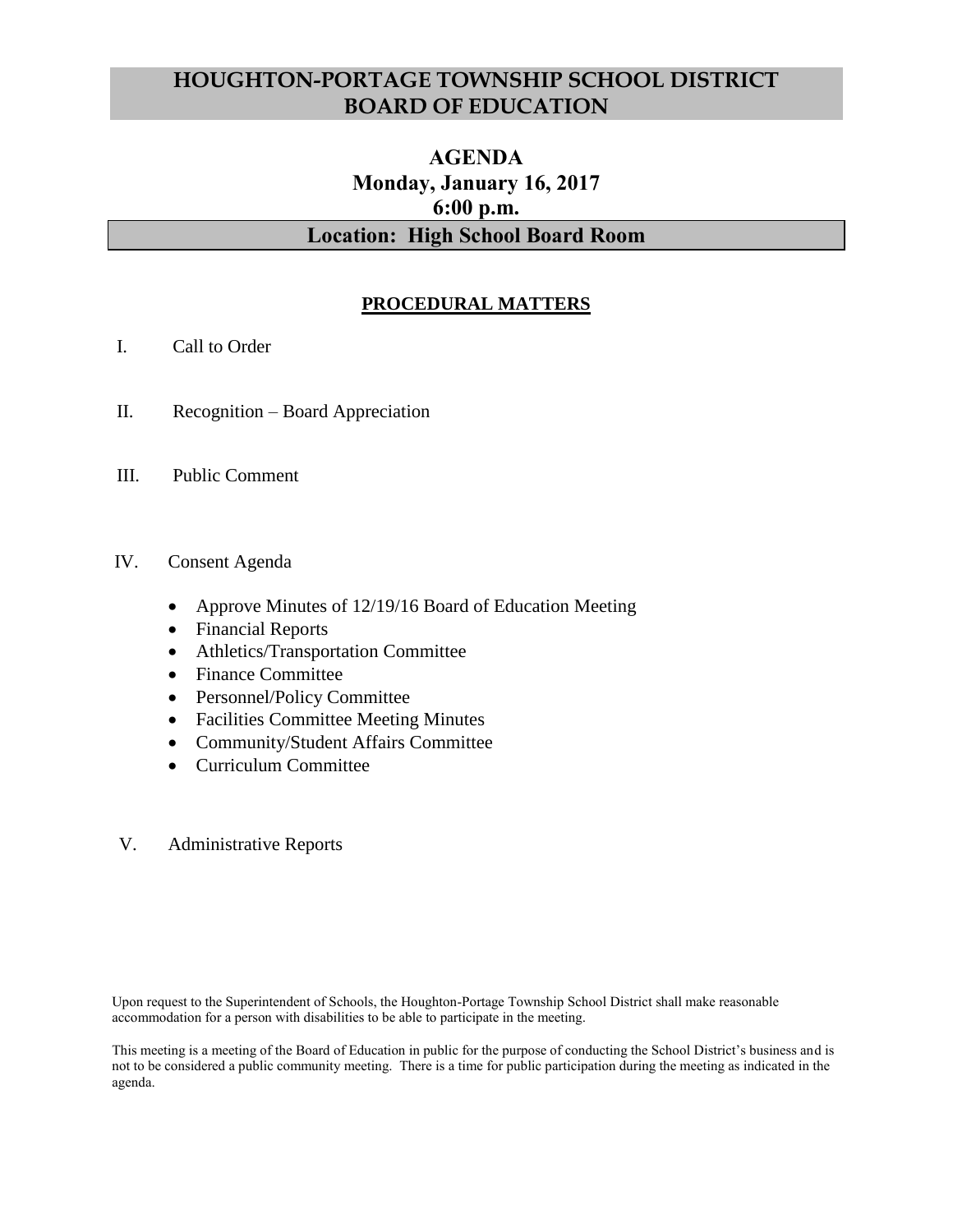## VI. MASB, MASA & CCASB Reports

#### VII. Discussion Items

- 1. Election of Officers & Committee Assignments
- 2. Upcoming Bond Election

#### VIII. Action Items

- 1. Approval of By-Laws
- 2. Election of Officers
- 3. Resolution Fixing Time, Date & Place of Monthly Meetings
- 4. Bank Signature Authorization
- 5. Upcoming Bond Election
- IX. Other Concerns or Public Comment
- X. Adjournment

Upon request to the Superintendent of Schools, the Houghton-Portage Township School District shall make reasonable accommodation for a person with disabilities to be able to participate in the meeting.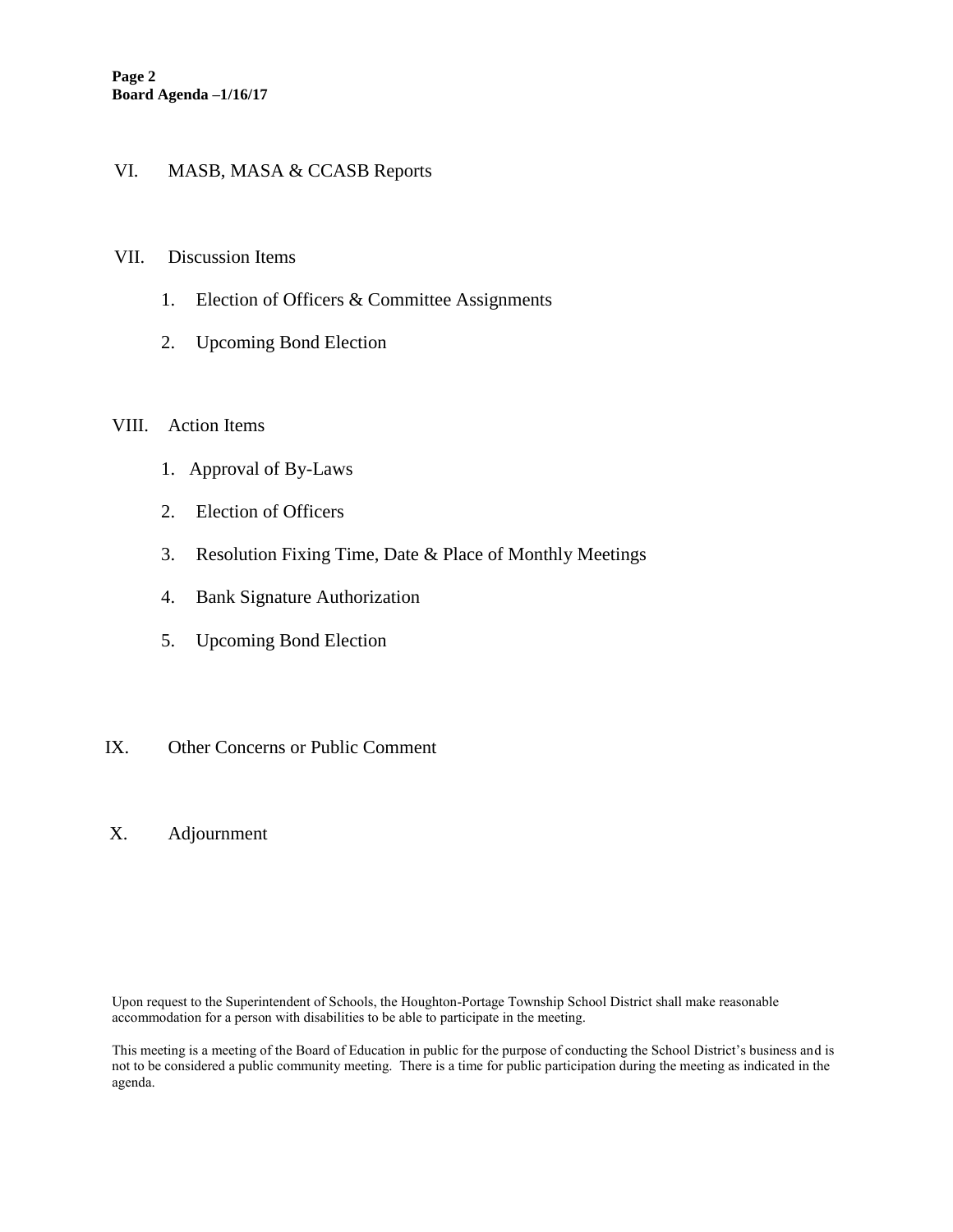## **DISCUSSION ITEMS**

#### **1. Election of Officers & Committee Assignments**

At the time of the Board meeting, Board members will typically engage in a discussion regarding election of officers and committee assignments. The president of the Board historically has made the decision with regard to these assignments.

#### **2. Upcoming Bond Election**

At the time of the Board meeting, Board members with discuss the special election of the upcoming Bond Referendum that may take place May 2, 2017.

# **ACTION ITEMS**

## **1. Approval of By-Laws**

Enclosed in your packet is a list of By-Laws from Section 0000 of the Policy Manual.

## **2. Election of Officers**

At the time of the Board meeting, I will discuss the election of officers.

Upon request to the Superintendent of Schools, the Houghton-Portage Township School District shall make reasonable accommodation for a person with disabilities to be able to participate in the meeting.